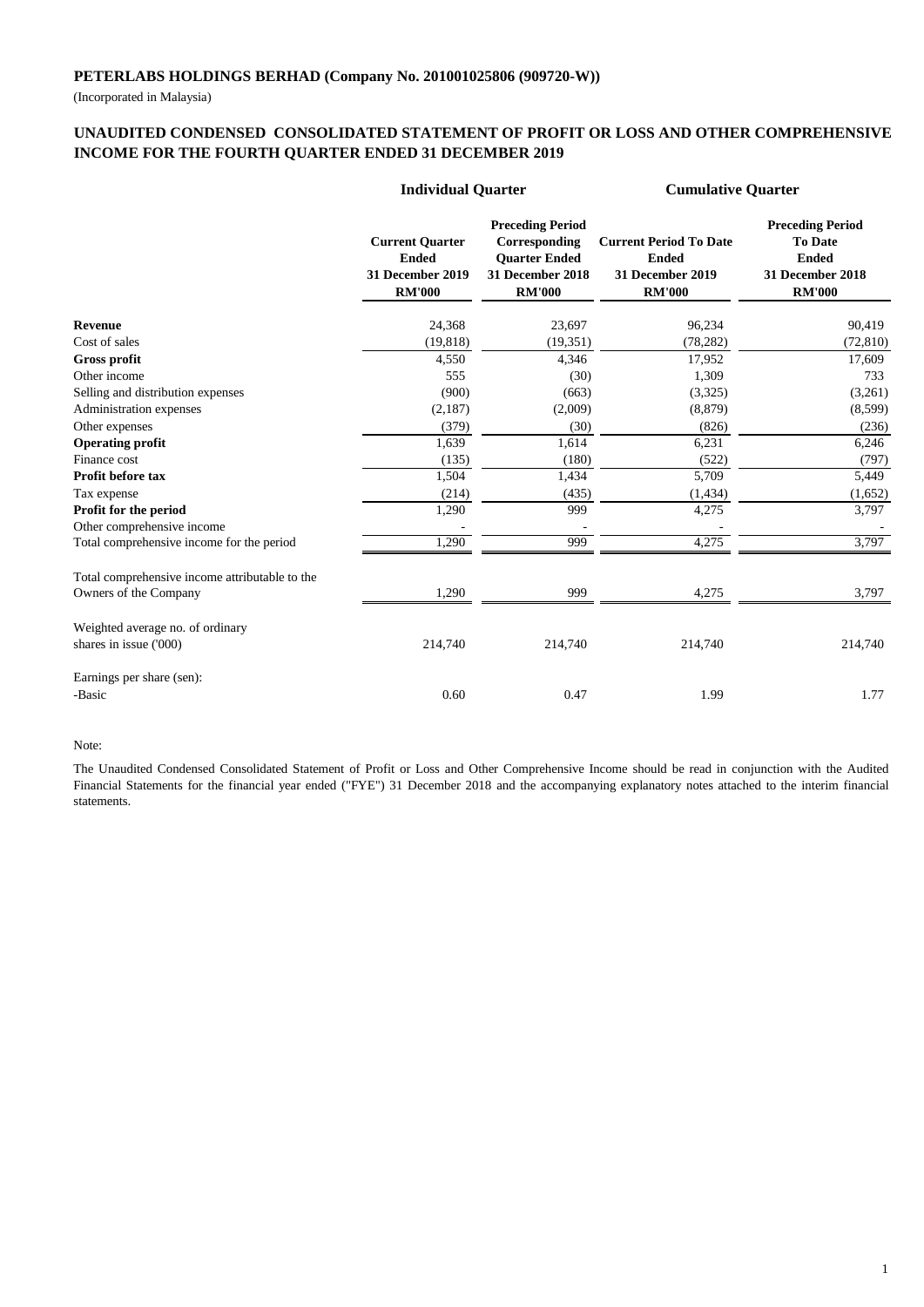(Incorporated in Malaysia)

# **AS AT 31 DECEMBER 2019 UNAUDITED CONDENSED CONSOLIDATED STATEMENT OF FINANCIAL POSITION**

|                                                                                   | <b>Unaudited</b>          | <b>Audited</b>            |  |
|-----------------------------------------------------------------------------------|---------------------------|---------------------------|--|
|                                                                                   | As at<br>31 December 2019 | As at<br>31 December 2018 |  |
|                                                                                   | <b>RM'000</b>             | <b>RM'000</b>             |  |
| <b>ASSETS</b>                                                                     |                           |                           |  |
| <b>Non-current asset</b>                                                          |                           |                           |  |
| Property, plant and equipment                                                     | 16,631                    | 17,678                    |  |
|                                                                                   | 16,631                    | 17,678                    |  |
| <b>Current assets</b>                                                             |                           |                           |  |
| Inventories                                                                       | 14,551                    | 25,478                    |  |
| Trade receivables                                                                 | 26,339                    | 23,079                    |  |
| Other receivables                                                                 | 390                       | 810                       |  |
| Tax recoverable                                                                   | 39                        | 169                       |  |
| Cash and bank balances                                                            | 14,775                    | 5,595                     |  |
|                                                                                   | 56,094                    | 55,131                    |  |
| <b>TOTAL ASSETS</b>                                                               | $\overline{72,725}$       | 72,809                    |  |
|                                                                                   |                           |                           |  |
| <b>EQUITY AND LIABILITIES</b>                                                     |                           |                           |  |
| Equity attributable to owners of the Company                                      |                           |                           |  |
| Share capital                                                                     | 27,459                    | 27,459                    |  |
| Unappropriated profits                                                            | 25,012                    | 20,804                    |  |
| <b>Total equity</b>                                                               | 52,471                    | 48,263                    |  |
| <b>Non-current liabilities</b>                                                    |                           |                           |  |
| Finance lease liabilities                                                         |                           | 917                       |  |
| Lease liabilities                                                                 | 1,133                     |                           |  |
| <b>Borrowings</b>                                                                 | 16                        | 3,444                     |  |
| Deferred tax liabilities                                                          | 350                       | 440                       |  |
|                                                                                   | 1,499                     | 4,801                     |  |
|                                                                                   |                           |                           |  |
| <b>Current liabilities</b>                                                        |                           |                           |  |
| Trade payables                                                                    | 5,851                     | 7,787                     |  |
| Other payables                                                                    | 5,184                     | 5,991                     |  |
| Finance lease liabilities                                                         |                           | 404                       |  |
| Lease liabilities                                                                 | 593                       |                           |  |
| Borrowings                                                                        | 6,792                     | 4,965                     |  |
| Tax payable                                                                       | 335                       | 598                       |  |
|                                                                                   | 18,755                    | 19,745                    |  |
| <b>Total liabilities</b>                                                          | 20,254                    | 24,546                    |  |
| <b>TOTAL EQUITY AND LIABILITIES</b>                                               | 72,725                    | 72,809                    |  |
|                                                                                   |                           |                           |  |
|                                                                                   |                           |                           |  |
| Net assets per share attributable to ordinary equity holders of the Company (sen) | 24.43                     | 22.48                     |  |

Note:

The Unaudited Condensed Consolidated Statement of Financial Position should be read in conjunction with the Audited Financial Statements for the FYE 31 December 2018.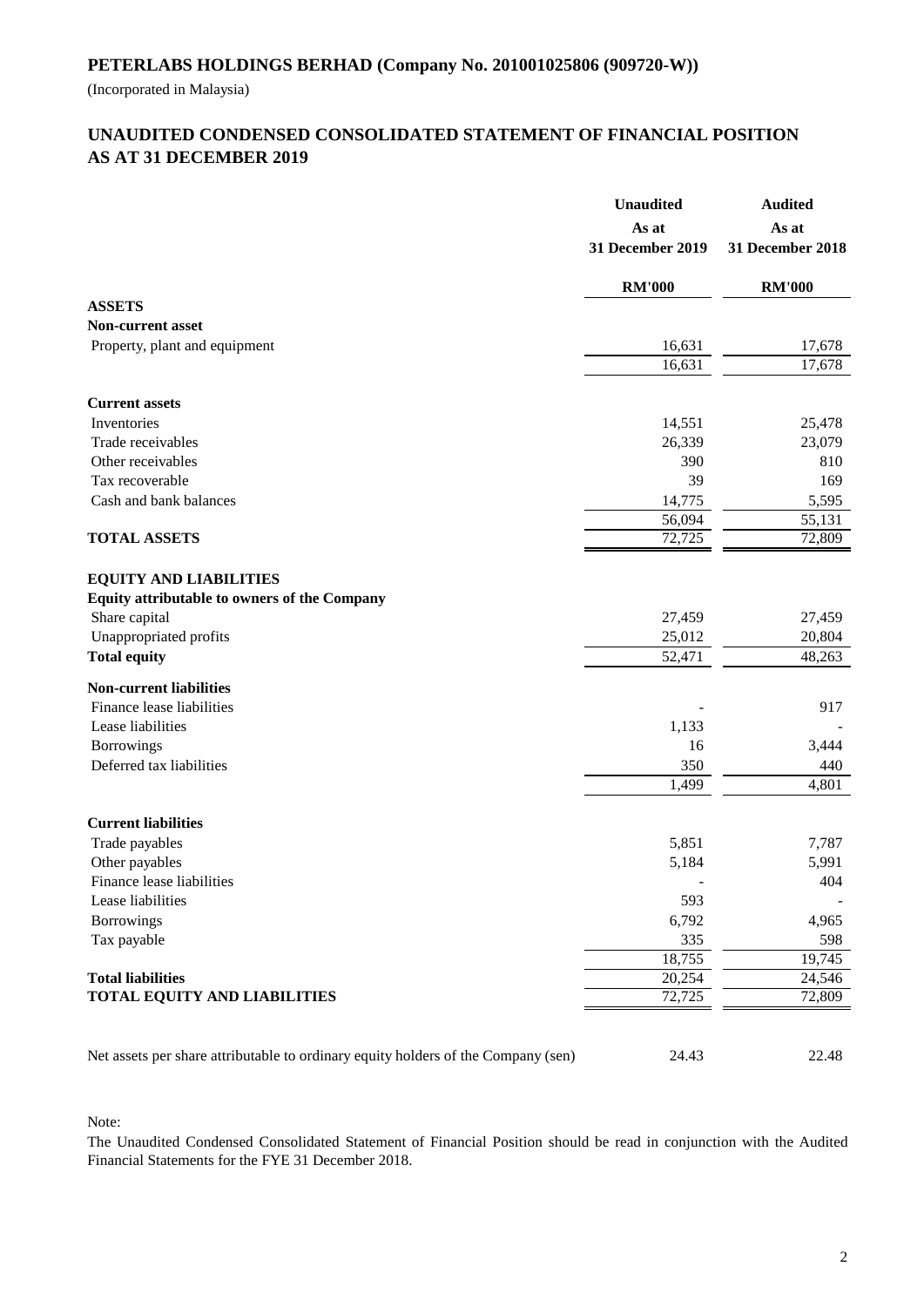(Incorporated in Malaysia)

#### **FOR THE FOURTH QUARTER ENDED 31 DECEMBER 2019 UNAUDITED CONDENSED CONSOLIDATED STATEMENT OF CHANGES IN EQUITY**

|                                                                                                                    | <b>Attributable to Equity Holders of the Company</b> |                                           |                                         |  |
|--------------------------------------------------------------------------------------------------------------------|------------------------------------------------------|-------------------------------------------|-----------------------------------------|--|
|                                                                                                                    | <b>Non-Distributable</b>                             | <b>Distributable</b>                      |                                         |  |
|                                                                                                                    | <b>Share</b><br>Capital<br><b>RM'000</b>             | Unappropriated<br>Profit<br><b>RM'000</b> | <b>Total</b><br>equity<br><b>RM'000</b> |  |
| At 1 January 2019                                                                                                  | 27,459                                               | 20,804                                    | 48,263                                  |  |
| Opening balance adjustment from adoption of MFRS 16                                                                |                                                      | (67)                                      | (67)                                    |  |
| Total comprehensive income<br>for the financial period                                                             |                                                      | 4,275                                     | 4,275                                   |  |
| At 31 December 2019 (Unaudited)                                                                                    | 27,459                                               | 25,012                                    | 52,471                                  |  |
| At 1 January 2018                                                                                                  | 27,459                                               | 18,282                                    | 45,741                                  |  |
| Effect of adopting MFRS 9                                                                                          |                                                      | 13                                        | 13                                      |  |
| Total comprehensive income<br>for the financial period                                                             |                                                      | 3,797                                     | 3,797                                   |  |
| Dividend of RM0.6 sen per share in respect of financial year<br>ended 31 December 2017 and paid on 9 February 2018 |                                                      | (1,288)                                   | (1,288)                                 |  |
| At 31 December 2018 (Audited)                                                                                      | 27,459                                               | 20,804                                    | 48,263                                  |  |

Note:

The Unaudited Condensed Consolidated Statement of Changes In Equity should be read in conjunction with the Audited Financial Statements for the FYE 31 December 2018.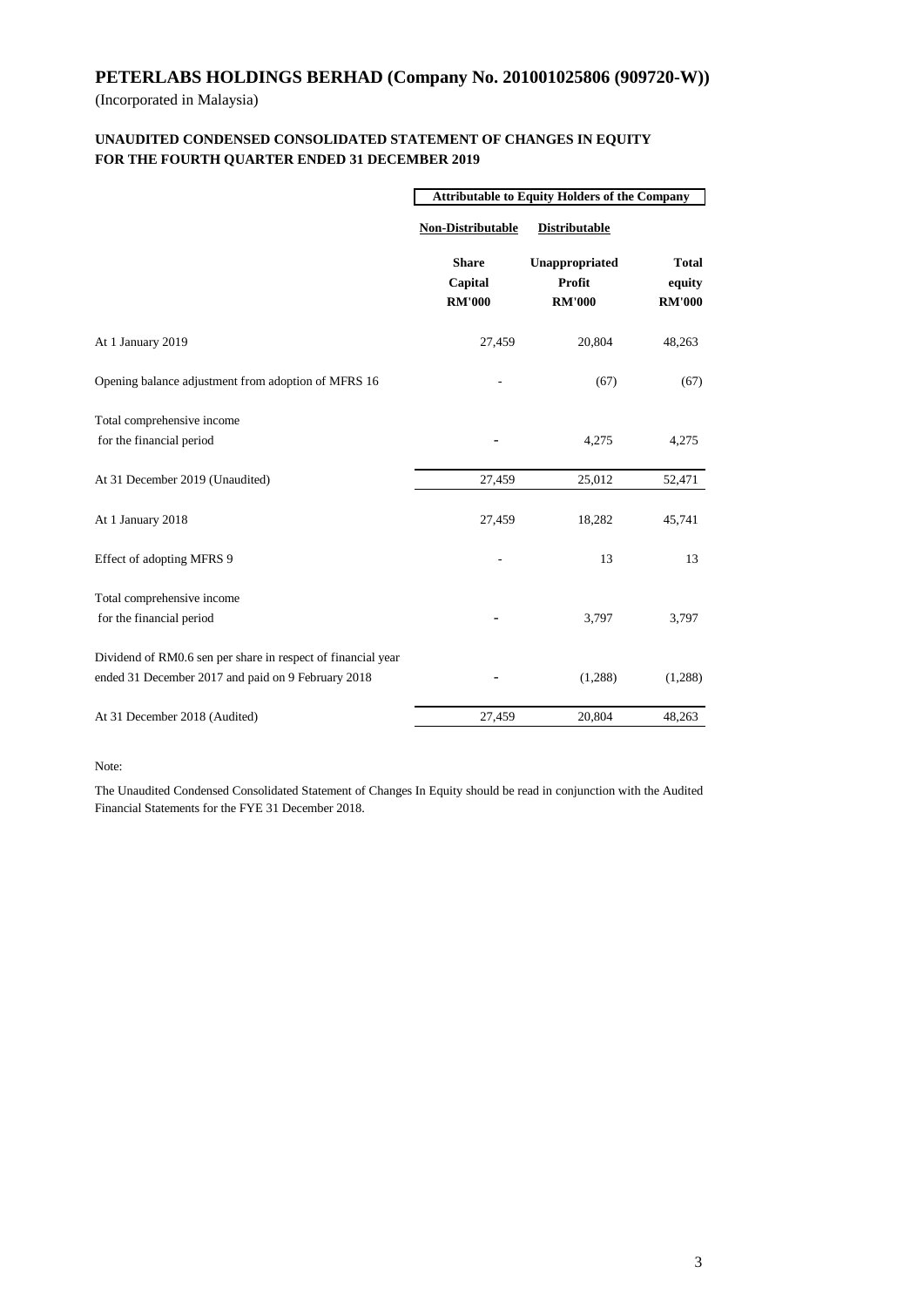(Incorporated in Malaysia)

# **UNAUDITED CONDENSED CONSOLIDATED STATEMENT OF CASH FLOWS FOR THE FOURTH QUARTER ENDED 31 DECEMBER 2019**

|                                                                 | <b>Current Period</b><br><b>To Date Ended</b><br><b>31 December 2019</b><br>(Unaudited)<br><b>RM'000</b> | <b>Preceding Year</b><br>Corresponding<br><b>Period Ended</b><br>31 December 2018<br>(Audited)<br><b>RM'000</b> |
|-----------------------------------------------------------------|----------------------------------------------------------------------------------------------------------|-----------------------------------------------------------------------------------------------------------------|
| <b>OPERATING ACTIVITIES</b>                                     |                                                                                                          |                                                                                                                 |
| Profit before tax                                               | 5,709                                                                                                    | 5,449                                                                                                           |
| Adjustments for:-                                               |                                                                                                          |                                                                                                                 |
| - Non cash items                                                | 2,511                                                                                                    | 1,697                                                                                                           |
| - Non-operating items                                           | 379                                                                                                      | 703                                                                                                             |
| Operating profit before working capital changes                 | $\overline{8,599}$                                                                                       | 7,849                                                                                                           |
| Changes in working capital                                      |                                                                                                          |                                                                                                                 |
| Inventories                                                     | 10,516                                                                                                   | (8,188)                                                                                                         |
| Receivables                                                     | (2,950)                                                                                                  | 1,977                                                                                                           |
| Payables                                                        | (2,757)                                                                                                  | 5,300                                                                                                           |
| Revolving credit                                                | 3,349                                                                                                    |                                                                                                                 |
| <b>Bill</b> payables                                            | (1,106)                                                                                                  | (3,429)                                                                                                         |
| <b>Cash generated from operations</b>                           | 15,651                                                                                                   | 3,509                                                                                                           |
| Tax expense paid                                                | (1,765)                                                                                                  | (1,618)                                                                                                         |
| Tax refunded                                                    | 107                                                                                                      |                                                                                                                 |
| Interest received                                               | 142                                                                                                      | 94                                                                                                              |
| Interest paid                                                   | (354)                                                                                                    | (417)                                                                                                           |
| Net cash from operating activities                              | 13,781                                                                                                   | 1,568                                                                                                           |
| <b>INVESTING ACTIVITIES</b>                                     |                                                                                                          |                                                                                                                 |
| Purchase of property, plant and equipment                       | (22)                                                                                                     | (201)                                                                                                           |
| Proceed from disposal of property, plant and equipment          |                                                                                                          | 67                                                                                                              |
| Net cash used in investing activities                           | (22)                                                                                                     | (134)                                                                                                           |
| <b>FINANCING ACTIVITIES</b>                                     |                                                                                                          |                                                                                                                 |
| Dividend paid on ordinary shares                                |                                                                                                          | (1,289)                                                                                                         |
| Interest paid                                                   | (168)                                                                                                    | (380)                                                                                                           |
| Repayment of term loan                                          | (3,844)                                                                                                  | (884)                                                                                                           |
| Repayment of finance lease liabilities                          |                                                                                                          | (344)                                                                                                           |
| Repayment of lease liabilities                                  | (576)                                                                                                    |                                                                                                                 |
| Net cash used in financing activities                           | (4,588)                                                                                                  | (2, 897)                                                                                                        |
| <b>Net Changes In Cash And Cash Equivalents</b>                 | 9,171                                                                                                    | (1, 463)                                                                                                        |
| <b>Effect of exchange rate changes</b>                          | 9                                                                                                        | 25                                                                                                              |
| <b>Cash And Cash Equivalents At The Beginning Of The Period</b> | 5,595                                                                                                    | 7,033                                                                                                           |
| Cash And Cash Equivalents At The End Of The Period              | 14,775                                                                                                   | 5,595                                                                                                           |

Note:

The Unaudited Condensed Consolidated Statement of Cash Flows should be read in conjunction with the Audited Financial Statements for the FYE 31 December 2018.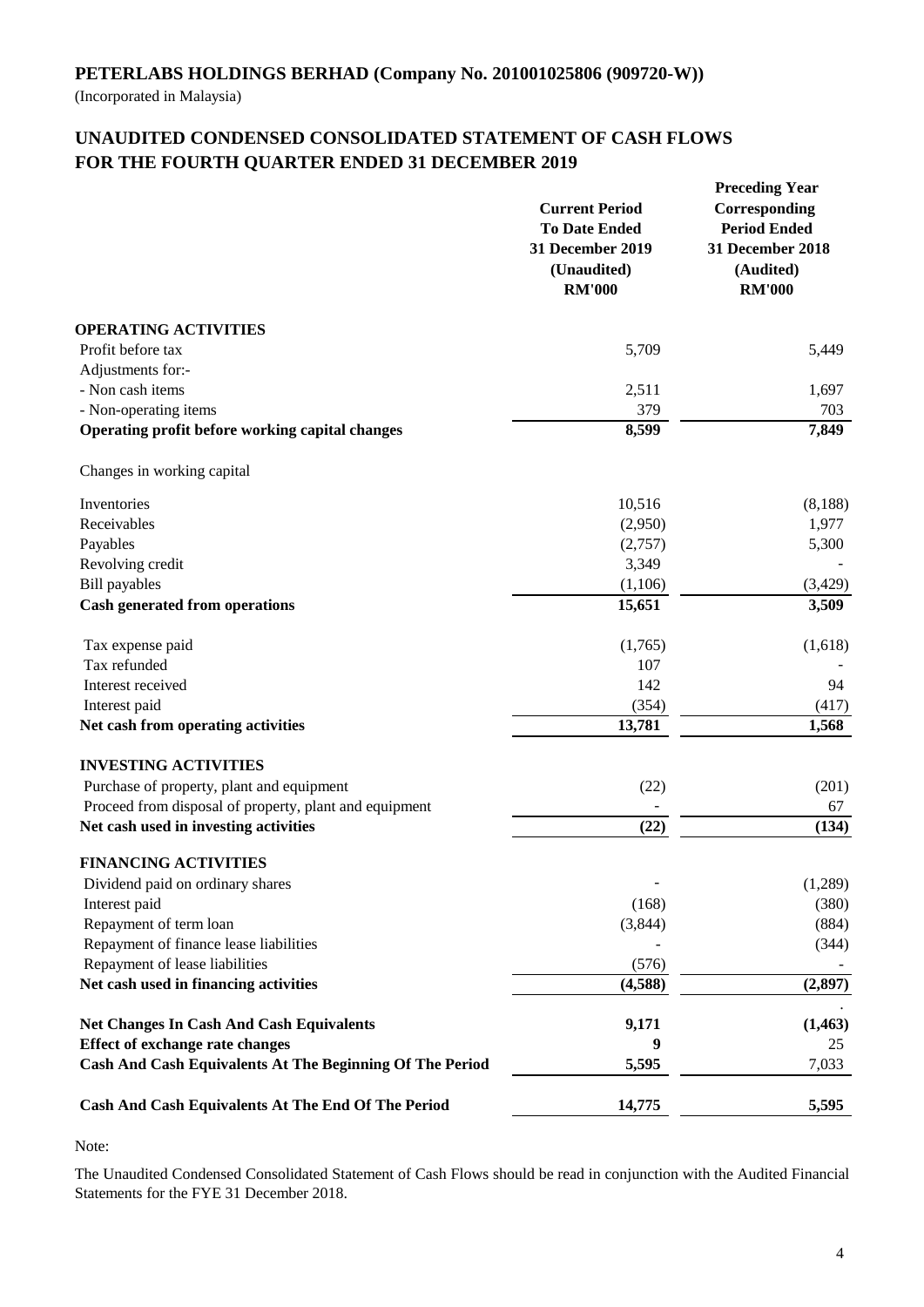### **QUARTERLY REPORT FOR THE FOURTH QUARTER ENDED 31 DECEMBER 2019**

#### **NOTES TO THE INTERIM REPORT FOR THE FINANCIAL PERIOD ENDED 31 DECEMBER 2019**

#### **A: EXPLANATORY NOTES PURSUANT TO THE MALAYSIAN FINANCIAL REPORTING STANDARDS 134 (MFRS 134): INTERIM FINANCIAL REPORTING**

#### **A1. Basis preparation**

The interim financial statements are unaudited and have been prepared in accordance with MFRS 134: Interim Financial Reporting and Appendix 9B of the ACE Market Listing Requirements ("ACE LR").

The interim financial statements should be read in conjunction with the Audited Financial Statements of the Group for the FYE 31 December 2018 and the accompanying explanatory notes attached to the interim financial report.

#### **A2. Significant Accounting Policies**

Significant accounting policies adopted by the Group in these interim financial statements are consistent with those of the audited financial statements for the FYE 31 December 2018.

The Group has adopted the Malaysian Financial Reporting Standards ("MFRS") framework issued by Malaysian Accounting Standards Board ("MASB") with effect from 1 January 2012. This MFRS framework was introduced by MASB in order to fully converge Malaysia's existing Financial Reporting Standards ("FRS") framework with the International Financial Reporting Standards ("IFRS") framework issued by the International Accounting Standards Board. There has been no material impact upon the adoption of the MFRS on the financial statements of the Group.

The Group has adopted new or revised MFRSs and IC Interpretations that are relevant and effective for accounting periods beginning on or after 1 January 2019.

The Directors anticipate that the adoption of new and revised MFRSs and IC Interpretations that are effective will have no material impact on the financial statements of the Group in the period of initial application, other than as disclosed below:

#### MFRS 16 "Leases"

MFRS 16 sets out the principles for the recognition, measurement, presentation and disclosure of leases and will replace the current guidance on lease accounting when it becomes effective. Under MFRS 16, the classification of leases as either finance leases or operating leases is eliminated for lessees. All lessees are required to recognise their leased assets and the related lease obligations in the statement of financial position (with limited exceptions). The leased assets are subject to depreciation and the interest on lease liabilities are calculated using the effective interest method.

The following table presents the impact of changes to the consolidated statement of financial position of the Group resulting from the adoption of MFRS 16 Leases as at 1 January 2019: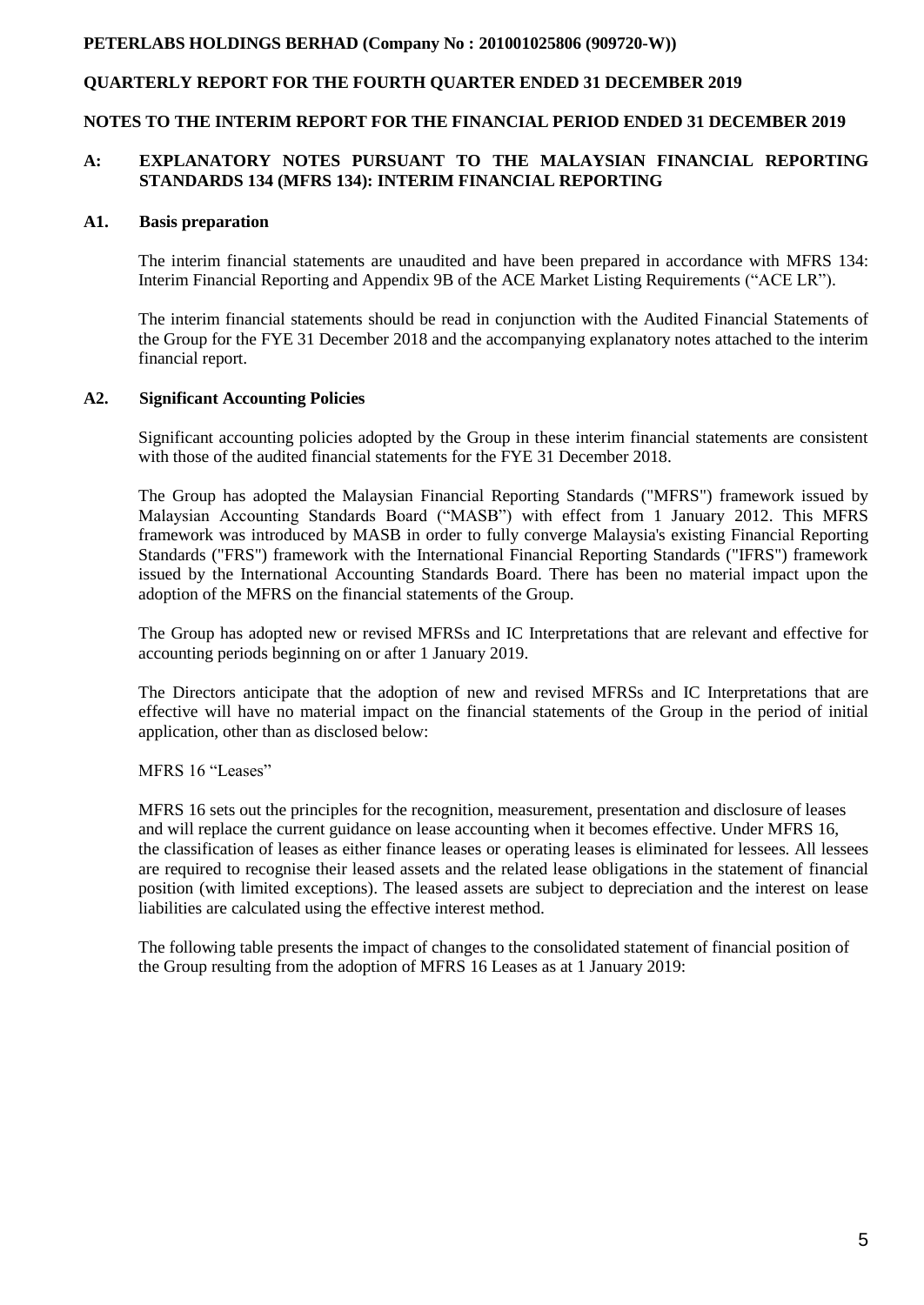#### **QUARTERLY REPORT FOR THE FOURTH QUARTER ENDED 31 DECEMBER 2019 (CONT'D)**

#### **NOTES TO THE INTERIM REPORT FOR THE FINANCIAL PERIOD ENDED 31 DECEMBER 2019 (CONT'D)**

#### **A2. Significant Accounting Policies (cont'd)**

|                               | As at 31<br>December 2018 | Changes       | As at 1<br>January 2019 |  |
|-------------------------------|---------------------------|---------------|-------------------------|--|
| Group                         | <b>RM'000</b>             | <b>RM'000</b> | <b>RM'000</b>           |  |
| Non-Current assets            |                           |               |                         |  |
| Property, plant and equipment | 17,678                    | 828           | 18,506                  |  |
| Non-current liabilities       |                           |               |                         |  |
| Lease liabilities             |                           | 725           | 725                     |  |
| Current liabilities           |                           |               |                         |  |
| Lease liabilities             |                           | 170           | 170                     |  |
| <b>Equity</b>                 |                           |               |                         |  |
| Retain earnings               | 20,804                    | (67)          | 20,737                  |  |

The Group recognised right-of-use of assets for employee hostel and factory leases, except for short-term leases and leases of low-value assets. Lease liabilities are recognised based on the present value of the remaining lease payments, discounted using the weighted average incremental borrowing rate of the Group.

 Subsequent to initial recognition, the Group measure the lease liabilities by increasing the carrying value to reflect the interest on the lease liabilities, reducing the carrying amount to reflect lease payments made and remeasuring the carrying amount to reflect any reassessment or lease modifications.

#### **A3. Auditors' report**

There was no qualification on the Audited Financial Statements of the Group for the FYE 31 December 2018.

#### **A4. Seasonal or cyclical factors**

The operations of the Group were not significantly affected by seasonal or cyclical factors during the current financial quarter under review and current period-to-date.

## **A5. Items of unusual nature and amount**

There were no unusual items affecting assets, liabilities, equity, net income or cash flow of the Group that were unusual because of their nature, size or incidence for the quarter under review and current period-todate.

#### **A6. Material changes in estimates**

There were no changes in estimates that had a material effect in the current quarter and period to date results.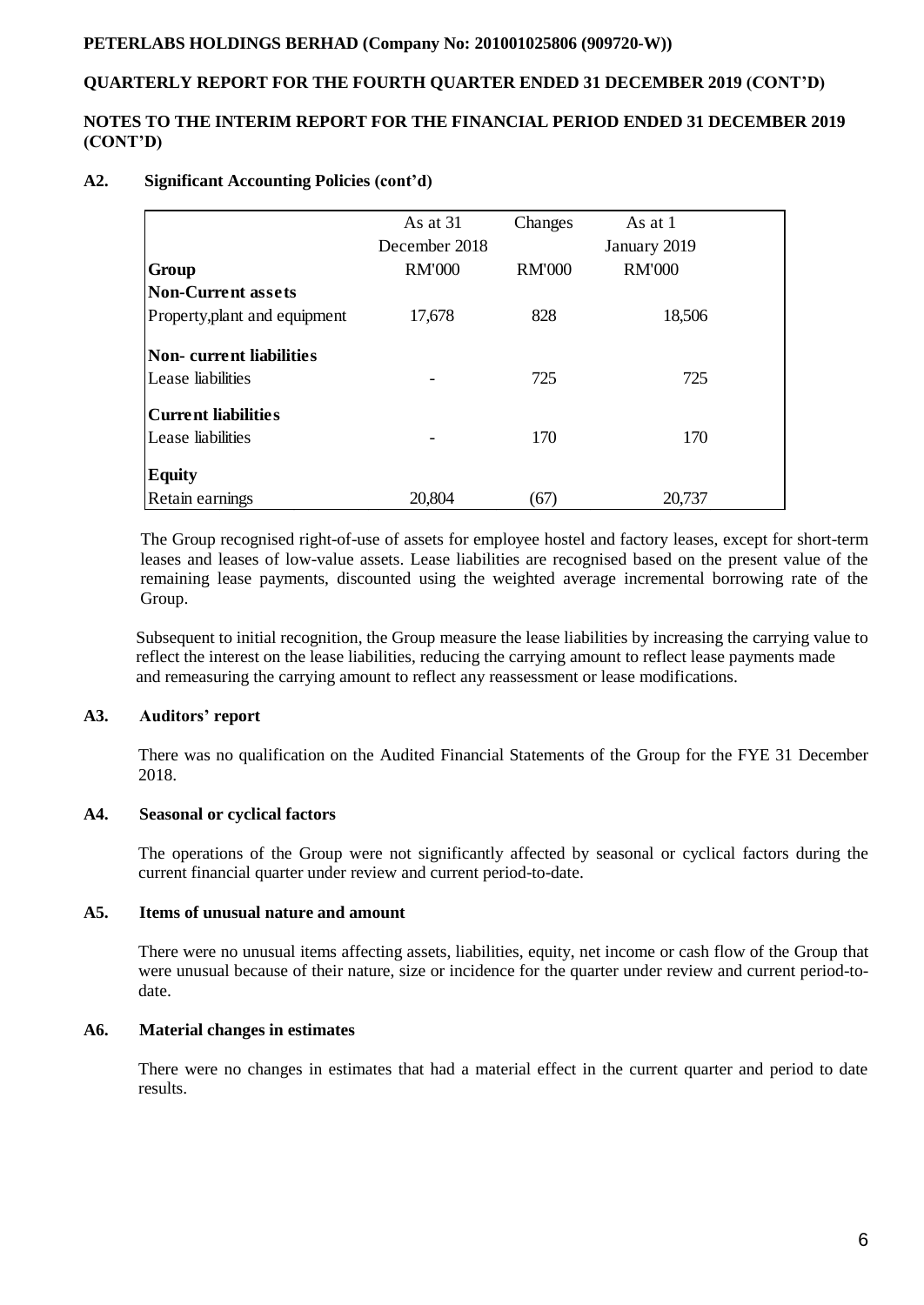# **QUARTERLY REPORT FOR THE FOURTH QUARTER ENDED 31 DECEMBER 2019 (CONT'D)**

### **NOTES TO THE INTERIM REPORT FOR THE FINANCIAL PERIOD ENDED 31 DECEMBER 2019 (CONT'D)**

## **A7. Profit for the period**

Profit for the current quarter and period-to-date ended 31 December 2019 is arrived at after charging / (crediting), amongst other items, the following:

|                                                  | <b>Quarter Ended</b> | <b>Period To Date Ended</b> |
|--------------------------------------------------|----------------------|-----------------------------|
|                                                  | 31.12.2019           | 31.12.2019                  |
|                                                  | <b>RM'000</b>        | <b>RM'000</b>               |
| Other income including investment income         | (381)                | (1,028)                     |
| Interest income                                  | (55)                 | (142)                       |
| Expected credit losses on trade receivable (net) | 6                    |                             |
| Reversal of inventories written down             | (92)                 | (111)                       |
| Net realised foreign exchange loss               | 21                   | 134                         |
| Interest expense                                 | 135                  | 522                         |
| Bad debts written off                            | 35                   | 140                         |
| Depreciation                                     | 628                  | 1,983                       |
| Unrealised foreign exchange gain                 | (70)                 | (28)                        |
| Inventories written down                         | 358                  | 522                         |

### **A8. Segmental information**

The Group is organised into the following operating segments:

- a) Trading
- b) Manufacturing

| <b>Quarter ended</b><br><b>31 December 2019</b> | <b>Trading</b><br><b>RM'000</b> | <b>Manufacturing</b><br><b>RM'000</b> | <b>Eliminations</b><br><b>RM'000</b> | <b>Consolidated</b><br><b>RM'000</b> |
|-------------------------------------------------|---------------------------------|---------------------------------------|--------------------------------------|--------------------------------------|
| <b>Revenue from</b>                             |                                 |                                       |                                      |                                      |
| External customers                              | 23,845                          | 523                                   | -                                    | 24,368                               |
| Inter-segment revenue                           | 1,665                           | 6,922                                 | (8,587)                              |                                      |
| <b>Total revenue</b>                            | 25,510                          | 7,445                                 | (8,587)                              | 24,368                               |
| Profit before tax                               | 1,290                           | 214                                   |                                      | 1,504                                |
| Tax expense                                     |                                 |                                       |                                      | (214)                                |
| <b>Profit for the period</b>                    |                                 |                                       |                                      | 1,290                                |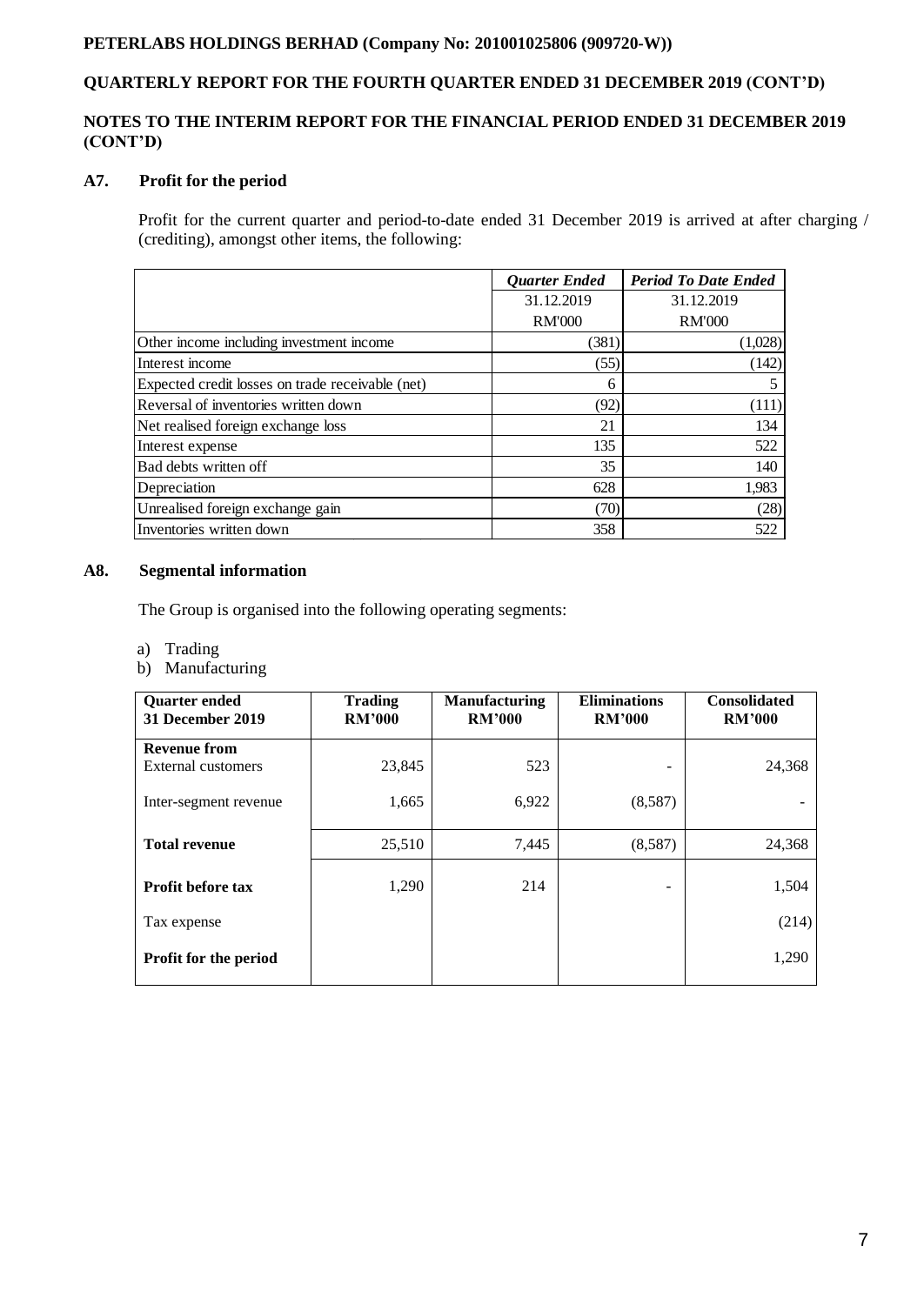# **QUARTERLY REPORT FOR THE FOURTH QUARTER ENDED 31 DECEMBER 2019 (CONT'D)**

#### **NOTES TO THE INTERIM REPORT FOR THE FINANCIAL PERIOD ENDED 31 DECEMBER 2019 (CONT'D)**

#### **A8. Segmental information (cont'd)**

| <b>Period to Date ended</b><br>30 December 2019 | <b>Trading</b><br><b>RM'000</b> | <b>Manufacturing</b><br><b>RM'000</b> | <b>Eliminations</b><br><b>RM'000</b> | <b>Consolidated</b><br><b>RM'000</b> |
|-------------------------------------------------|---------------------------------|---------------------------------------|--------------------------------------|--------------------------------------|
| <b>Revenue from</b>                             |                                 |                                       |                                      |                                      |
| External customers                              | 92,763                          | 3,471                                 |                                      | 96,234                               |
| Inter-segment revenue                           | 9,888                           | 31,182                                | (41,070)                             |                                      |
| <b>Total revenue</b>                            | 102,651                         | 34,653                                | (41,070)                             | 96,234                               |
| Profit/ (Loss) before tax                       | 5,876                           | (167)                                 | -                                    | 5,709                                |
| Tax expense                                     |                                 |                                       |                                      | (1, 434)                             |
| <b>Profit for the period</b>                    |                                 |                                       |                                      | 4,275                                |

#### **A9. Valuation of property, plant and equipment**

There was no valuation of the property, plant and equipment in the current quarter under review.

#### **A10. Capital commitments**

There was no capital commitment as at date of this announcement.

#### **A11. Material subsequent events**

There were no material events subsequent to the reporting date up to the date of this report.

#### **A12. Changes in composition of the Group**

There was no change in composition of the Group for the current quarter under review.

#### **A13. Contingent liabilities or contingent assets**

|                                                                                                                     | Company                    |                            |  |
|---------------------------------------------------------------------------------------------------------------------|----------------------------|----------------------------|--|
| Corporate guarantee given by the Company to financial<br>institutions for credit facilities granted to Subsidiaries | As at 31/12/2019<br>RM'000 | As at 31/12/2018<br>RM'000 |  |
| <b>Utilised</b><br>$\overline{\phantom{a}}$<br>Limit<br>$\overline{\phantom{a}}$                                    | 6.808<br>21,897            | 8,409<br>33,450            |  |

#### **A14. Significant related party transactions**

 Save as disclosed in the Audited Financial Statements for the FYE 31 December 2018, there were no other significant related party transactions for the current quarter under review.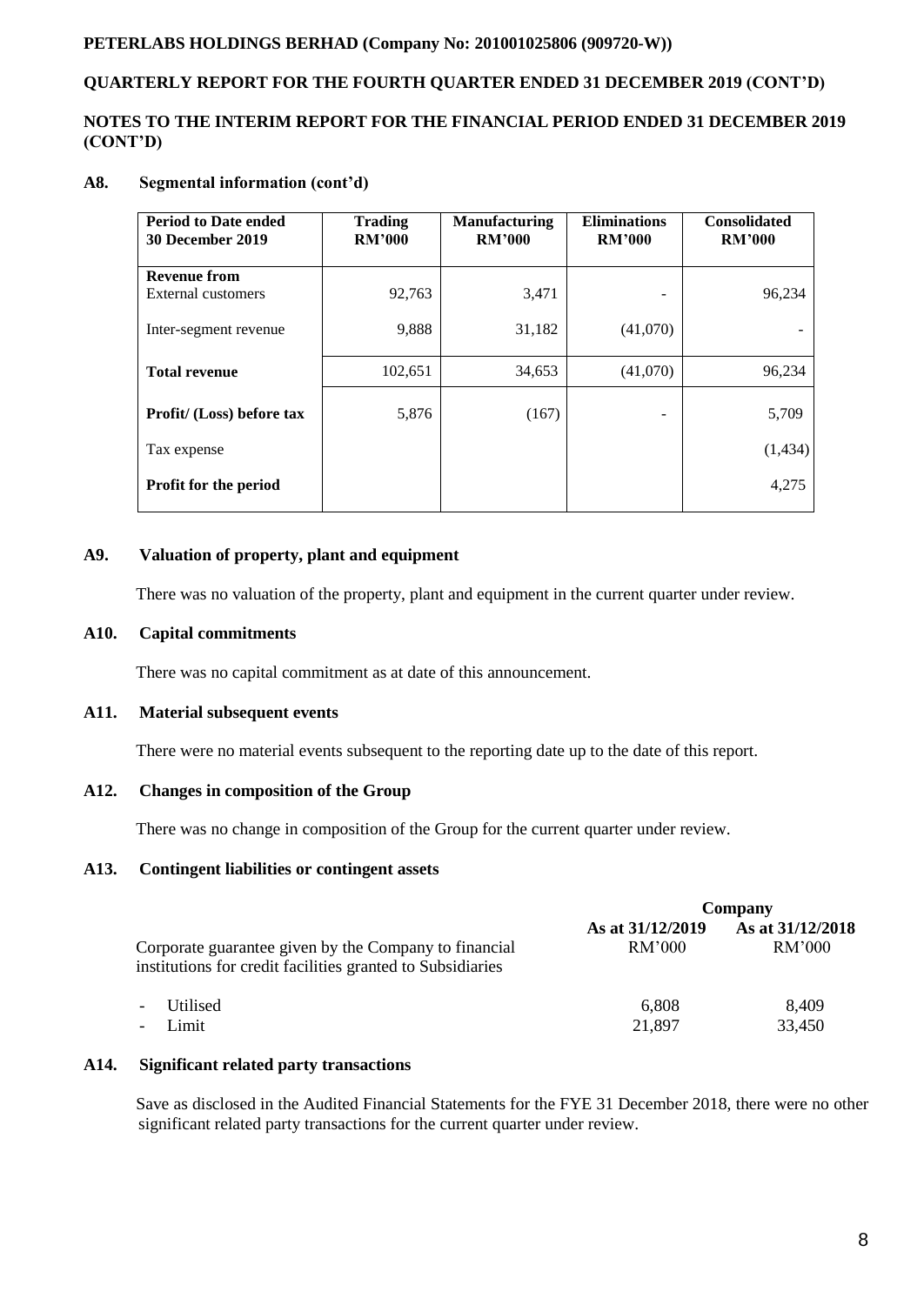# **QUARTERLY REPORT FOR THE FOURTH QUARTER ENDED 31 DECEMBER 2019 (CONT'D)**

# **NOTES TO THE INTERIM REPORT FOR THE FINANCIAL PERIOD ENDED 31 DECEMBER 2019 (CONT'D)**

#### **A15. Issuances, cancellations, repurchase, resale and repayment of debt and equity**

There were no issuance, cancellation, repurchase, resale and repayment of debt and equity securities for the current financial quarter under review.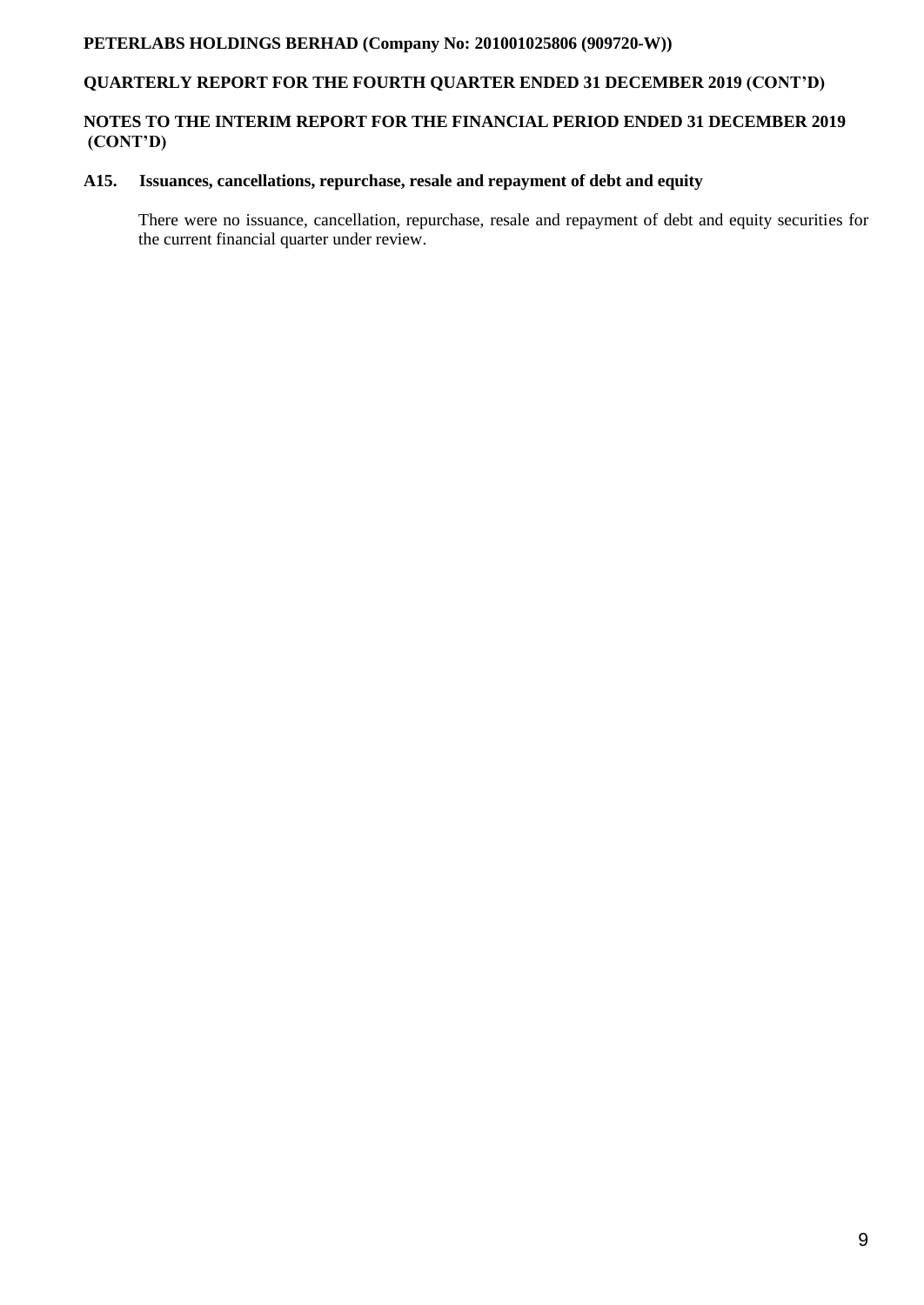# **QUARTERLY REPORT FOR THE FOURTH QUARTER ENDED 31 DECEMBER 2019 (CONT'D)**

# **B: ADDITIONAL INFORMATION PURSUANT TO THE ACE LR**

#### **B1. Review of performance**

|                                               | 4QFY19        | I4QFY18       | Variance | FY 2019       | FY 2018       | Variance |
|-----------------------------------------------|---------------|---------------|----------|---------------|---------------|----------|
|                                               | <b>RM'000</b> | <b>RM'000</b> | %        | <b>RM'000</b> | <b>RM'000</b> | %        |
| Revenue                                       | 24,368        | 23,697        | 2.8%     | 96,234        | 90,419        | 6.4%     |
| <b>Operating Profit</b>                       | 1.639         | 1.614         | 1.5%     | 6.231         | 6.246         | $-0.2%$  |
| Profit Before Interest And Tax                | 1,639         | 1.614         | 1.5%     | 6,231         | 6,246         | $-0.2%$  |
| <b>Profit Before Tax</b>                      | 1.504         | 1.434         | 4.9%     | 5.709         | 5.449         | 4.8%     |
| <b>Profit After Tax</b>                       | 1,290         | 999           | 29.1%    | 4.275         | 3,797         | 12.6%    |
| <b>Profit Attributable to Ordinary Equity</b> |               |               |          |               |               |          |
| <b>Holders Of The Parent</b>                  | 1,290         | 999           | 29.1%    | 4,275         | 3,797         | 12.6%    |

The Group registered RM24.368 million revenue for the current quarter which represents increase of RM671 million or 2.8% as compared to the revenue of RM23.697 million in the previous period's corresponding quarter. The Group registered profit before tax of RM1.504 million for the quarter under review which represents increase of RM0.070 million or 4.9% as compared to the Group's profit before tax of RM1.434 million reported in the previous period's corresponding quarter. Profit before tax increase due to higher revenue achieved.

For the current quarter, trading segment registered revenue of RM23.845 million from the external customers and RM1.665 million from inter-company transactions and reported profit before tax of RM1.290 million for the quarter under review. In the previous period's corresponding quarter, the group achieved revenue of RM22.679 million from the external customers and RM3.729 million from intercompany transactions and reported profit before tax of RM1.865 million for the trading segment. The decrease in profit before tax for the trading segment for the current quarter was mainly due to lower gross margin achieved despite increase in revenue.

The manufacturing segment registered revenue of RM0.523 million from the external customers and RM6.922 million from inter-company transactions and reported profit before tax of RM0.214 million for the quarter under review. In the previous period's corresponding quarter, the Group achieved revenue of RM1.018 million from external customers and RM9.532 million from inter-company transactions and reported loss before tax of RM0.431 million for the manufacturing segment. The increase in profit before tax for the manufacturing segment for the current quarter was mainly attributable to lower operation cost incurred.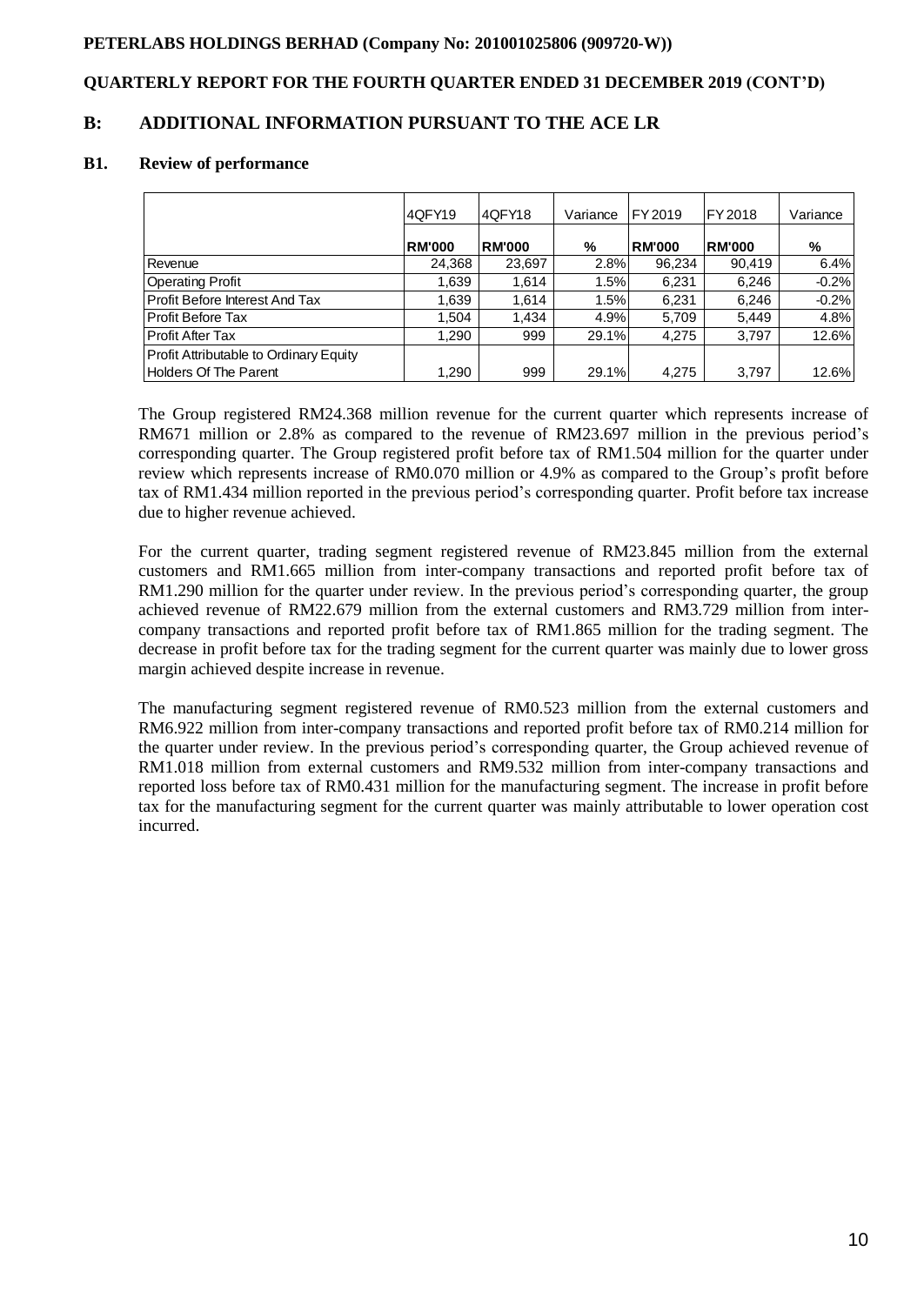#### **QUARTERLY REPORT FOR THE FOURTH QUARTER ENDED 31 DECEMBER 2019 (CONT'D)**

**B2. Material changes in the current quarter's results compared to the results of the immediate preceding quarter**

|                                     | 4QFY19        | 3QFY19        | Variance      |
|-------------------------------------|---------------|---------------|---------------|
|                                     | <b>RM'000</b> | <b>RM'000</b> | $\frac{0}{0}$ |
| Revenue                             | 24,368        | 24,309        | 0.2%          |
| <b>Operating Profit</b>             | 1,639         | 1,517         | 8.0%          |
| Profit Before Interest And Tax      | 1,639         | 1,517         | 8.0%          |
| Profit Before Tax                   | 1,504         | 1,415         | 6.3%          |
| Profit After Tax                    | 1,290         | 1,143         | 12.9%         |
| <b>Equity Holders Of The Parent</b> | 1,290         | 1,143         | 12.9%         |

For the quarter under review, the Group registered slight increase in revenue of 0.2% from RM24.309 million to RM24.368 million and increase in profit before tax of 6.3% from RM1.415 million to RM1.504 million as compared to preceding quarter ended 30 September 2019. The increase in profit before tax was mainly attributable to lower finance cost incurred couple with higher other income achieved. For the current quarter, trading segment achieved revenue of RM23.845 million and profit before tax of RM1.290 million as compared to revenue of RM23.329 million and profit before tax of RM1.494 million in the previous quarter, whilst the manufacturing segment achieved revenue of RM0.523 million and reported profit before tax of RM0.214 million as compared to revenue of RM0.980 million and loss before tax of RM0.079 million in the previous quarter.

#### **B3. Prospects**

We are at challenging business environment that are influenced by factors such as implementation of sales and service tax, increase of minimal wages couple with weak consumer sentiment in the regional market and fluctuating currency, we will continue to uphold our healthy business practices to strive for our business sustainability and add value to our shareholders.

Barring any unforeseen circumstances, the Board of Directors is optimistic about the Group's prospect in this financial year ending 31 December 2020 remains positive with challenges ahead.

#### **B4. Profit forecast**

No profit forecast has been issued by the Group previously in any public document.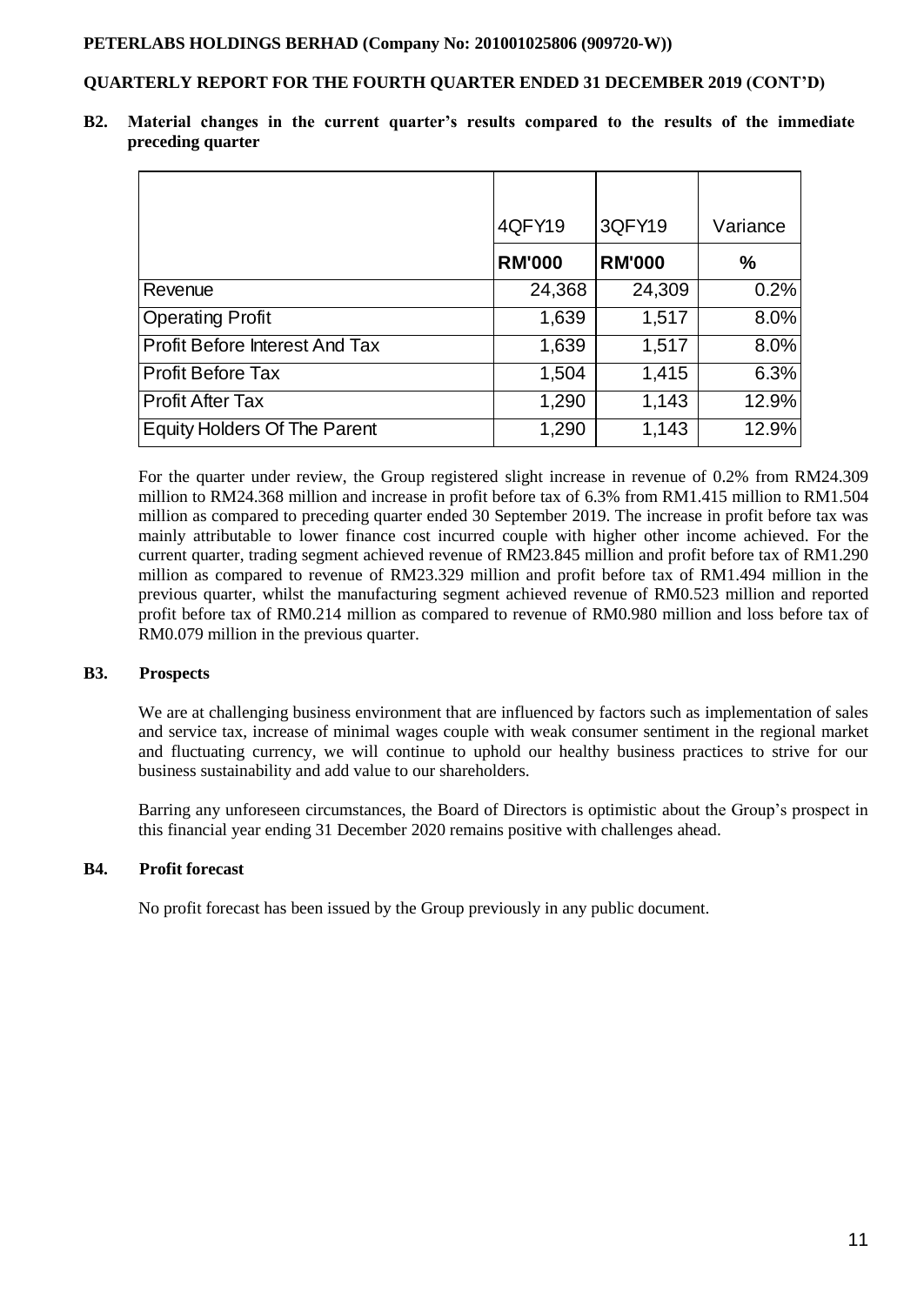# **QUARTERLY REPORT FOR THE FOURTH QUARTER ENDED 31 DECEMBER 2019 (CONT'D)**

#### **B5. Tax expense**

|                                  | <b>Current quarter ended</b><br>31.12.2019<br><b>RM'000</b> | <b>Current period-to-date</b><br>31.12.2019<br><b>RM'000</b> |
|----------------------------------|-------------------------------------------------------------|--------------------------------------------------------------|
| Income tax                       |                                                             |                                                              |
| -Current period                  | 279                                                         | 1,724                                                        |
| -Over provision in previous year | (1)                                                         | (200)                                                        |
| -Deferred taxation               | (64)                                                        | (90)                                                         |
|                                  | 214                                                         | 1,434                                                        |

The Group's effective tax rate for the current quarter is lower than the statutory rate mainly due to reversal of deferred tax.

# **B6. Profit from sale of unquoted investments and/or properties**

There was no disposal of unquoted investments or properties for the current quarter under review.

#### **B7. Quoted securities**

There was no acquisition and/or disposal of quoted securities for the current quarter under review.

#### **B8. Status of corporate proposals**

There were no other corporate proposals announced but not completed as at the date of this report.

# **B9. Group borrowings and debts securities**

The Group's borrowings as at 31 December 2019 were as follows:

|                               | <b>Secured</b><br><b>RM'000</b> | <b>Unsecured</b><br><b>RM'000</b> | Total<br><b>RM'000</b> |
|-------------------------------|---------------------------------|-----------------------------------|------------------------|
| <b>Short term borrowings:</b> |                                 |                                   |                        |
| Lease liabilities-(Finance)   |                                 | 428                               | 428                    |
| <b>Bank borrowings</b>        | 6.792                           |                                   | 6,792                  |
| Total                         | 6,792                           | 428                               | 7,220                  |
|                               | Secured<br><b>RM'000</b>        | <b>Unsecured</b><br><b>RM'000</b> | Total<br><b>RM'000</b> |
|                               |                                 |                                   |                        |
| Long term borrowings:         |                                 |                                   |                        |
| Lease liabilities (Finance)   |                                 | 573                               | 573                    |
| <b>Bank borrowings</b>        | 16                              |                                   | 16                     |

All the Group's borrowings are denominated in Ringgit Malaysia.